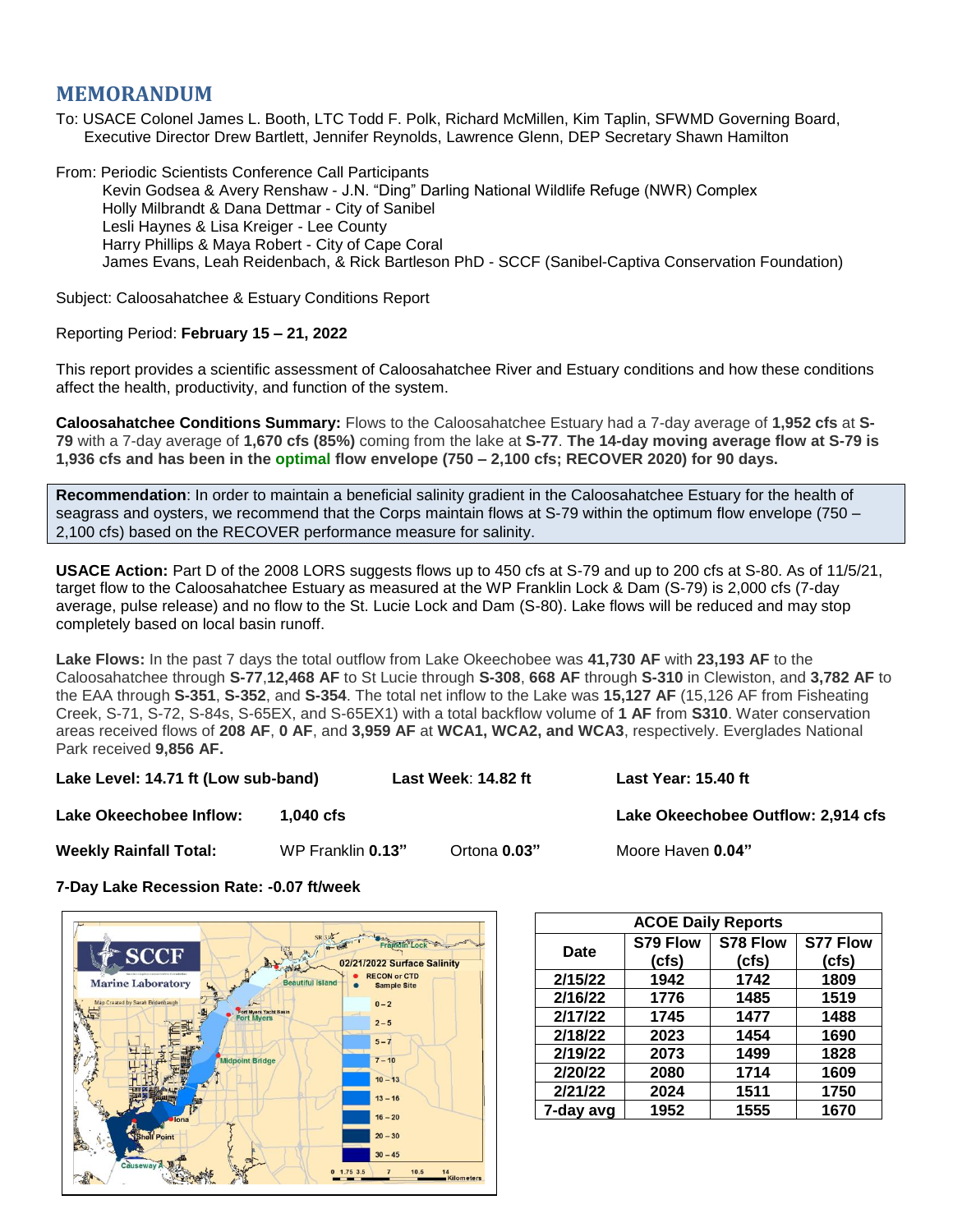## **Caloosahatchee Estuary Page 2 of 3**



| <b>Light Penetration</b>                                       |                   |                         |                  |                                |  |  |  |
|----------------------------------------------------------------|-------------------|-------------------------|------------------|--------------------------------|--|--|--|
| <b>Site</b>                                                    | 25% Iz            | Target<br><b>Values</b> | <b>Turbidity</b> | <b>Target</b><br><b>Values</b> |  |  |  |
|                                                                | meters            |                         | <b>NTU</b>       |                                |  |  |  |
| <b>Fort Myers</b>                                              |                   | > 1                     |                  | < 18                           |  |  |  |
| <b>Shell Point</b>                                             | 1.57 <sup>c</sup> | >2.2                    | 2.5              | < 18                           |  |  |  |
| Causeway                                                       | 2.21 <sup>c</sup> | > 2.2                   | 3.3              | < 5                            |  |  |  |
| 25% Iz is the depth (z) where irradiance (I) is 25% of surface |                   |                         |                  |                                |  |  |  |

*25% Iz is the depth (z) where irradiance (I) is 25% of surface irradiance. Target values indicate the depth of light penetration needed for healthy seagrass.* m measured, c calculated

**Cyanobacteria Status:** On 2/21/22 sampling for cyanobacteria by the Lee County Environmental Lab reported the **presence** of Microcystis and *Dolichospermum* at **the Alva Boat Ramp** as visible specks. *Microcystis* and *Dolichospermum* were **moderately abundant** upstream of the **Franklin Locks** as streaks with wind-driven accumulation. *Microcystis* and *Dolichospermum* were **present** at the **Davis Boat Ramp** as visible specks with slight wind-driven accumulation.

**Upper Estuary Conditions:** The 30-day average surface salinity at the Fort Myers Yacht Basin was **3.6 psu**, within the suitable range for tape grass.

**Lower Estuary Conditions:** The average salinity at Shell Point RECON was 25 psu, within the optimal range for oysters and seagrasses.

| <b>Monitor Site</b>           | Salinity (psu) <sup>a</sup> | Diss $O2$    | <b>FDOM</b>    | Chlorophyll   |
|-------------------------------|-----------------------------|--------------|----------------|---------------|
|                               | [previous week]             | $(mg/L)^b$   | $(q$ sde $)^c$ | $(\mu g/L)^d$ |
| <b>Beautiful Island</b>       | $0.3 - 0.6$ [0.3 - 0.7]     | <b>ND</b>    | 277            | 4.0           |
| <b>Fort Myers Yacht Basin</b> | $[1.8 - 4.3]$               | <b>ND</b>    | <b>ND</b>      | <b>ND</b>     |
| <b>Shell Point</b>            | $13 - 32$ [13 - 30]         | $6.6 - 8.3$  | 61.8           | 3.8           |
| <b>McIntyre Creek</b>         | $29.0 - 31.2$ [28.7 - 32.1] | $5.5 - 12.6$ | $6.7 - 10.6$   | $0.5 - 5.3$   |
| <b>Tarpon Bay</b>             | $28.6 - 33.2$ [-------]     | $6.4 - 8.4$  |                |               |
| <b>Wulfert Flats</b>          | $26.3 - 35.1$ [33.0 - 35.0] | $5.6 - 8.7$  | -------        | $4.8 - 19.3$  |

## **Water Quality Conditions**

**Red values are outside of the preferred range.**

**<sup>a</sup> Salinity target values: BI < 5, FM < 10, SP = 10 – 30**

**<sup>b</sup> Dissolved O<sup>2</sup> target values: all sites > 4**

**<sup>c</sup> FDOM target values: BI < 70, FM < 70, SP < 11**

**<sup>d</sup> Chlorophyll target values: BI < 11, FM < 11, SP < 11** 

**<sup>s</sup> Single sonde lower and surface layer or surface grab lab measurement**

**Red Tide:** On 2/18/22, the FWC reported that *K. brevis* was not observed in samples collected statewide over the past week.

**Wildlife Impacts:** In the past week (2/15– 2/21), the CROW wildlife hospital on Sanibel received 4 toxicosis patients: 2 brown pelicans (both died), 1 common gallinule (still at CROW), and 1 cattle egret (still at CROW).